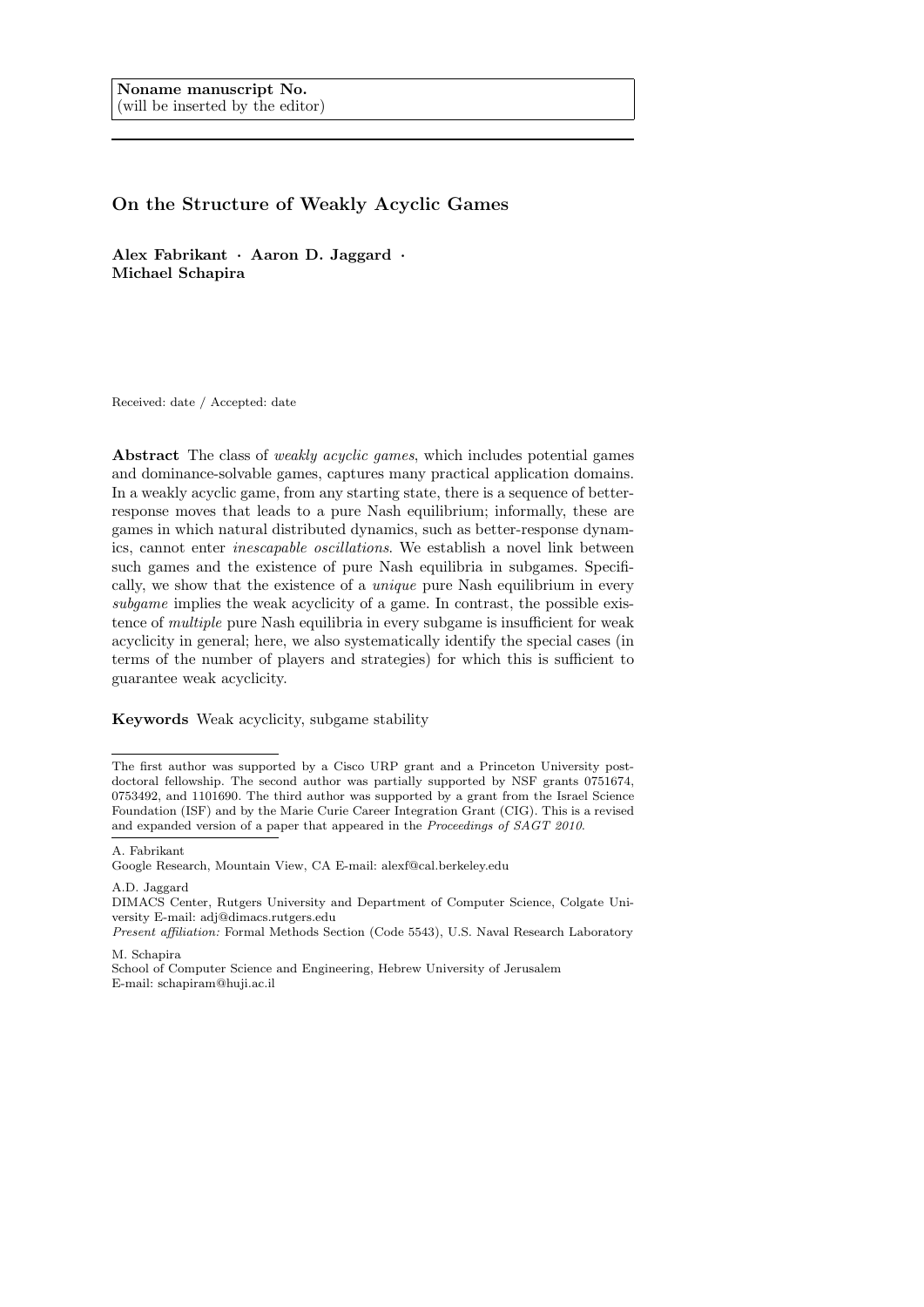# 1 Introduction

In many domains, convergence to a pure Nash equilibrium is a fundamental problem. In many engineered agent-driven systems that fare best when steady at a pure Nash equilibrium, convergence to equilibrium is expected [8, 9] to happen via *better-response* or *best-response*) dynamics: Start at some strategy profile. Players take turns, in some arbitrary order, with each player making a better response (best response) to the strategies of the other players, i.e., choosing a strategy that increases (maximizes) their utility, given the current strategies of the other players. Repeat this process until no player wants to switch to a different strategy, at which point we reach a pure Nash equilibrium.

For better-response dynamics to converge to a pure Nash equilibrium regardless of the initial strategy profile, a necessary condition is that, from every strategy profile, there exist some better-response improvement path (that is, a sequence of players' better responses) leading from that strategy profile to a pure Nash equilibrium. Games for which this property holds are called "weakly acyclic games"  $[11,18]^1$ . Both potential games  $[13,16]$  and dominance-solvable games [14] are special cases of weakly acyclic games.

In a game that is not weakly acyclic, there is at least one starting state from which the game is guaranteed to oscillate indefinitely under better-/bestresponse dynamics. Moreover, the weak acyclicity of a game implies that natural decentralized dynamics (e.g., randomized better-/best-response, or noregret dynamics) are stochastically guaranteed to reach a pure Nash equilibrium [10, 18]. Thus, weakly acyclic games capture the possibility of reaching pure Nash equilibria via simple, local, globally-asynchronous interactions between strategic agents, independently of the starting state. We assert this is the realistic notion of "convergence" in most distributed systems.

#### 1.1 A Motivating Example

We now look at an example inspired by interdomain routing that has this natural form of convergence despite it being, formally, possible that the network will never converge. In keeping with results that we study here, we consider best-response dynamics of a routing model in which each node can see each other node's current strategy, i.e., its "next hop" (the node to which it forwards its data en route to the destination), as contrasted with models where nodes depending on path announcements to learn this information. (Levin et al. [8] formalized routing dynamics in which nodes learn about forwarding through path announcements.)

Consider the network on four nodes shown in Fig. 1. Each of the nodes 1, 2, and 3 is trying to get a path for network traffic to the destination node d. A strategy of a node  $i$  is a choice of a neighbor to whom  $i$  will forward traffic;

<sup>1</sup> In some of the economics literature, the terms "weak finite-improvement path property" (weak FIP) and "weak finite best-response path property" (weak FBRP) are also used, for weak acyclicity under better- and best-response dynamics, respectively.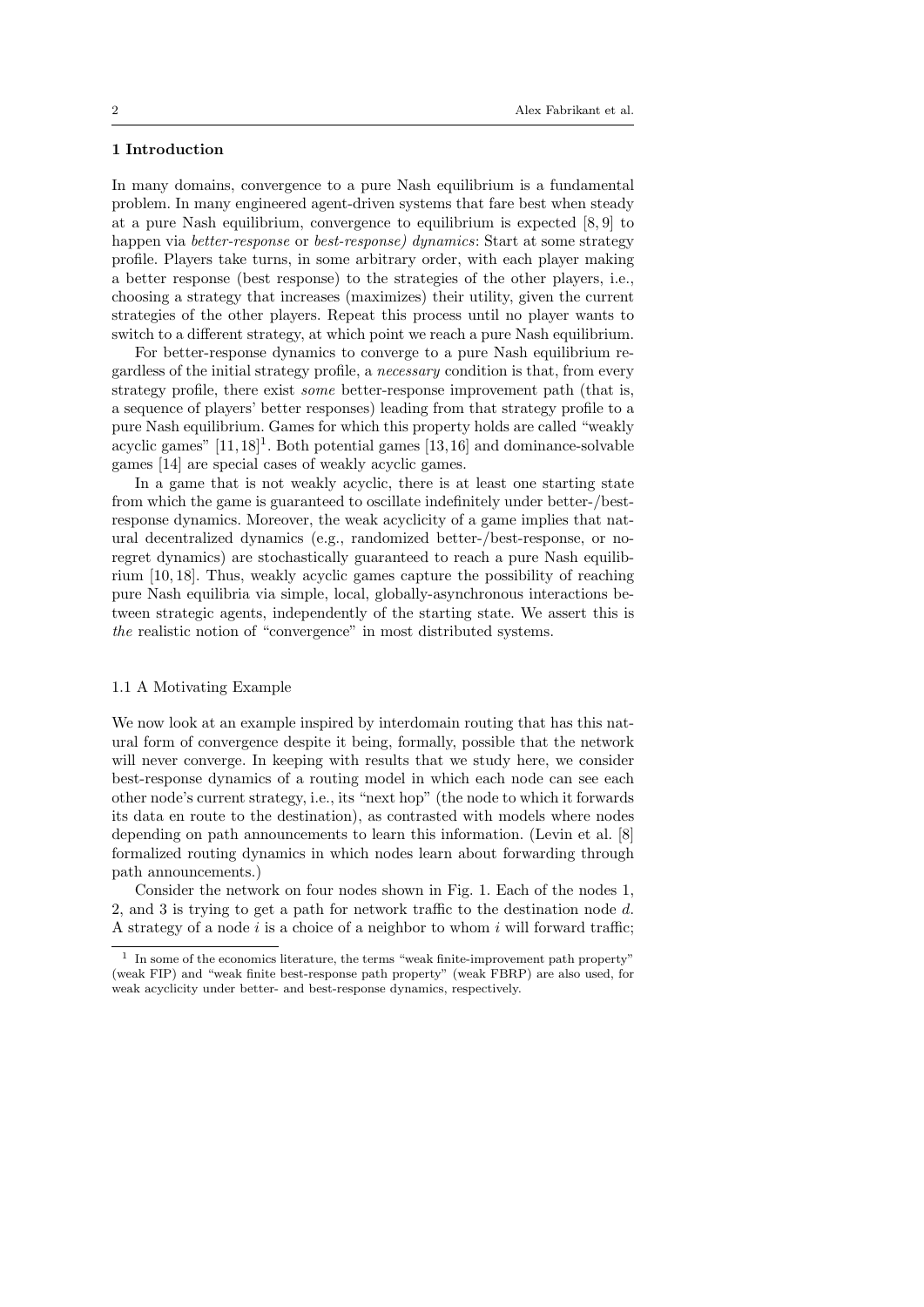

Fig. 1 Instance of the interdomain routing game that is weakly acyclic and has a bestresponse cycle.

the strategy space of node  $i, S_i$ , is its neighborhood in the graph. The utility of the destination  $d$  is independent of the outcome, and the utility  $u_i$  of node  $i \neq d$  depends only on the path that i's traffic takes to the destination (and is  $-\infty$  if there is no path). We only need to consider the relationships between the values of  $u_i$  on all possible paths; the actual values of the utilities do not make a difference. Using  $132d$  to denote the path from 1 to 2 to 3 to d, and similarly for other paths, here we assume the following:  $u_1(132d) > u_1(1d)$  $u_1(13d) > -\infty$ ;  $u_2(213d) > u_2(2d) > u_2(21d) > -\infty$ ;  $u_3(321d) > u_3(3d) >$  $u_3(32d) > -\infty$ ; and  $u_i(P) = -\infty$  for all other paths P, e.g.,  $u_1(12d) = -\infty$ . These preferences are indicated by the lists of paths in order of decreasing preference next to the nodes in Fig. 1.

The unique pure Nash equilibrium in the game in Fig. 1 is  $(d, d, d)$ , and, ideally, the dynamics would always converge to it. However, there exists a best-response cycle in this game as shown in Fig. 2. Here, each triple lists the paths that nodes 1, 2, and 3 get; the nodes' strategies correspond to the second node in their respective paths. The node above the arrow between two triples is the one that makes a best response to get from one triple to the next.

$$
\begin{array}{ccccccccc}\n1d & & 132d & & 13d & & 13d & & 1d & & 1d & & 1d \\
2d & & 2d & & 3d & & 3d & & 21d & & 32d & & 32d & & 32d & & 34\n\end{array}
$$

Fig. 2 A best-response cycle for the game in Fig. 1.

Once the network is in one of these states,<sup>2</sup> there is a fair activation sequence (i.e., in which every node is activated infinitely often) such that each activated node best responds to the then-current choices of the other nodes and such that the network never converges to a stable routing tree (a pure Nash equilibrium).

 $^{\rm 2}$  For example, this might happen if the link between 2 and  $d$  temporarily fails. 2 would always choose to send traffic to 1 (if anywhere); 1 would eventually converge to sending traffic directly to d (with 2 sending its traffic to 1), and 3 would then be able to send its traffic along 321d. Once the failed link between 2 and d is restored, 2's best response to the choices of the other nodes is to send its traffic directly to d, resulting in the first configuration of the cycle above.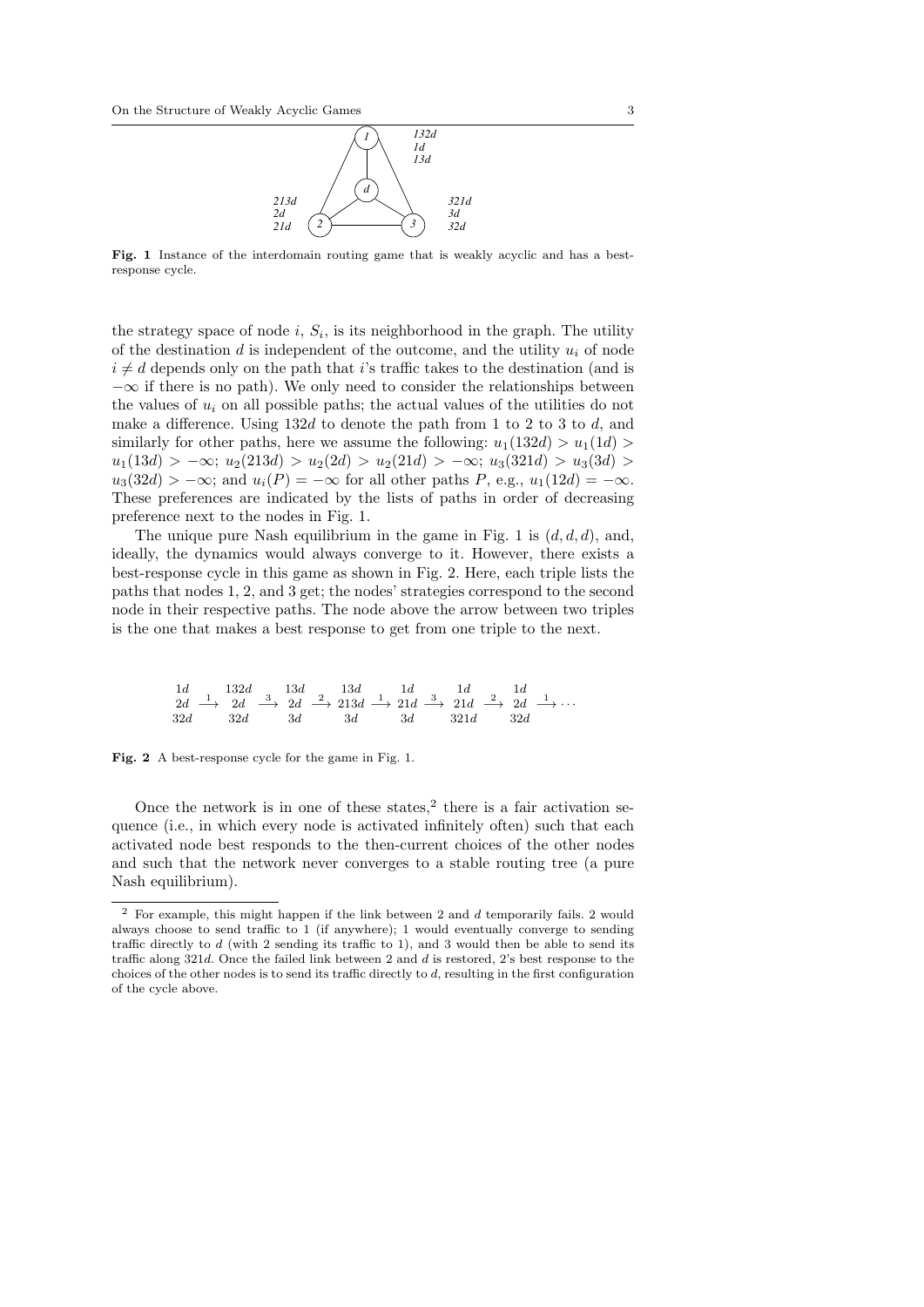Although this cycle seems to suggest that the network in Fig. 1 would be operationally troublesome, it is not as problematic as we might fear. From every point in the state space, there is a sequence of best-response moves that leads to the unique pure Nash equilibrium. We may see this by inspection in this case, but this example also satisfies the hypotheses of our main theorem below. So long as each node has some positive probability of being the next activated node, then, with probability 1, the network will eventually converge to the unique stable routing tree, regardless of the initial configuration of the network.

### 1.2 Our Results

Weak acyclicity is connected to the study of the computational properties of sink equilibria  $[2, 4]$ , minimal collections of states from which best-response dynamics cannot escape: a game is weakly acyclic if and only if all sinks are "singletons", that is, pure Nash equilibria. Unfortunately, Mirrokni and Skopalik [12] found that reliably checking weak acyclicity is extremely computationally intractable in the worst case (PSPACE-complete) even in succinctlydescribed games. This means, inter alia, that not only can we not hope to consistently check games in these categories for weak acyclicity, but we cannot even hope to have general short "proofs" of weak acyclicity, which, once somehow found, could be tractably checked.

With little hope of finding robust, effective ways to consistently check weak acyclicity, we instead set out to find sufficient conditions for weak acyclicity: finding usable properties that imply weak acyclicity may yield better insights into at least some cases where we need weak acyclicity for the application.

In this work, we focus on general normal-form games. Potential games, the much better understood subcategory of weakly acyclic games, are known to have the following property, which we will refer to as subgame stability, abbreviated SS: not only does a pure Nash equilibrium exist in the game, but a pure Nash equilibrium exists in each of its subgames, i.e., in each game obtained from the original game by the removal of players' strategies. Subgame stability is a useful property in many contexts. For example, in network routing games, subgame stability corresponds to the important requirement that there be a stable routing state even in the presence of arbitrary network malfunctions [5]. We ask the following natural question: When is the strong property of subgame stability sufficient for weak acyclicity?

Yamamori and Takahashi [17] prove the following two results<sup>3</sup>:

Theorem: [17] In 2-player games, subgame stability implies weak acyclicity, even under best response.

**Theorem:** [17] There exist  $3 \times 3 \times 3$  games for which subgame stability holds that are not weakly acyclic under best response.

<sup>3</sup> Yamamori and Takahashi use the terms quasi-acyclicity for weak acyclicity under best response, and Pure Nash Equilibrium Property (PNEP) for subgame stability.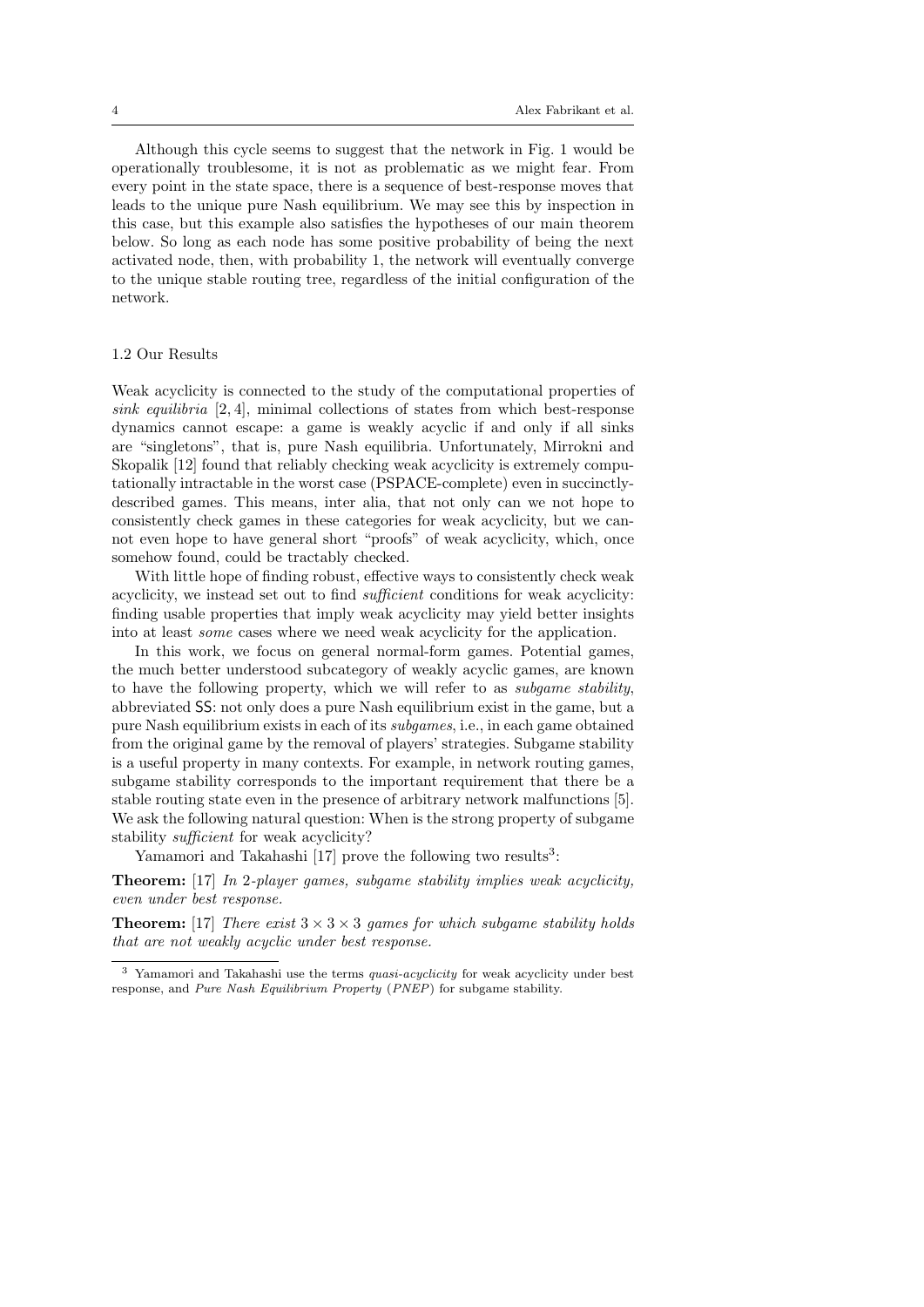**Table 1** Results summary: The impact of USS/SSS/SS on weak acyclicity (with  $M > 2$ ):  $\checkmark$  marks classes with guaranteed weak acyclicity, even under best response;  $X$  marks classes with examples that are not weakly acyclic even under better response. \*: only for strict games

|                         | 2 players    |              |                          | $4+$ players                                   |                       |                       |                                |
|-------------------------|--------------|--------------|--------------------------|------------------------------------------------|-----------------------|-----------------------|--------------------------------|
|                         | $2 \times M$ | $3 \times M$ | $2 \times 2 \times 2$    | $2 \times 2 \times M$<br>$2 \times 3 \times M$ | $2 \times 4 \times 4$ | $3 \times 3 \times 3$ | $2 \times 2 \times 2 \times 2$ |
| $\exists$ pNE           | (Lma 4)      | X(exy)       | (Lma 5)                  |                                                |                       | X(easy)               |                                |
| SS                      | $[17]$       |              | X(Thm 2)                 |                                                |                       | X(Thm 2 & [17])       | X(Thm 2)                       |
| $\overline{\text{SSS}}$ |              |              | $\sqrt{(\text{Lma } 5)}$ | $\sqrt{\text{Thm 3}}$                          | X(Thm 4)              | X(Thm 4 & [17])       | X(Thm 5)                       |
| <b>USS</b>              |              |              | $\sqrt{\text{Thm} 1}$    |                                                |                       |                       |                                |

Thus, subgame stability is sufficient for weak acyclicity in 2-player games, yet is not always sufficient for weak acyclicity in games with  $n > 2$  players. Our goal in this work is to (1) identify sufficient conditions for weak acyclicity in the general *n*-player case; and  $(2)$  pursue a detailed characterization of the boundary between games for which subgame stability does imply weak acyclicity and games for which it does not.

Our main result for  $n$ -player games shows that a constraint stronger than SS, that we term "*unique subgame stability*" (USS), is sufficient for weak acyclicity:

**Theorem:** If every subgame of a game  $\Gamma$  has a unique pure Nash equilibrium then  $\Gamma$  is weakly acyclic, even under best response.

This result casts an interesting contrast against the negative result in [17]: unique equilibria in subgames guarantee weak acyclicity, but the existence of more pure Nash equilibria in subgames can lead to violations of weak acyclicity. Hence, perhaps counter-intuitively, too many stable states can potentially result in persistent instability of local dynamics. (A similar phenomenon is seen in recent work of Jaggard et al. [6], which studied settings in which multiple stable states preclude the possibility of a non-probabilistic guarantee of convergence.)

We consider SS games, USS games, and also the class of *strict and subgame* stable games SSS, i.e., subgame stable games which have no ties in the utility functions. We observe that these three classes of games form the hierarchy USS ⊂ SSS ⊂ SS. We examine the number of players, number of strategies, and the strictness of the game (the constraint that there are no ties in the utility function), and give a complete characterization of the weak acyclicity implications of each of these. Our contributions are summarized in Table 1.

#### 1.3 Other Related Work

Weak acyclicity has been specifically addressed in a handful of specially-structured games: in an applied setting, BGP with backup routing [1], in a gametheoretical setting, games with "strategic complementarities" [3, 7] (a supermodularity condition on lattice-structured strategy sets), and in an algorithmic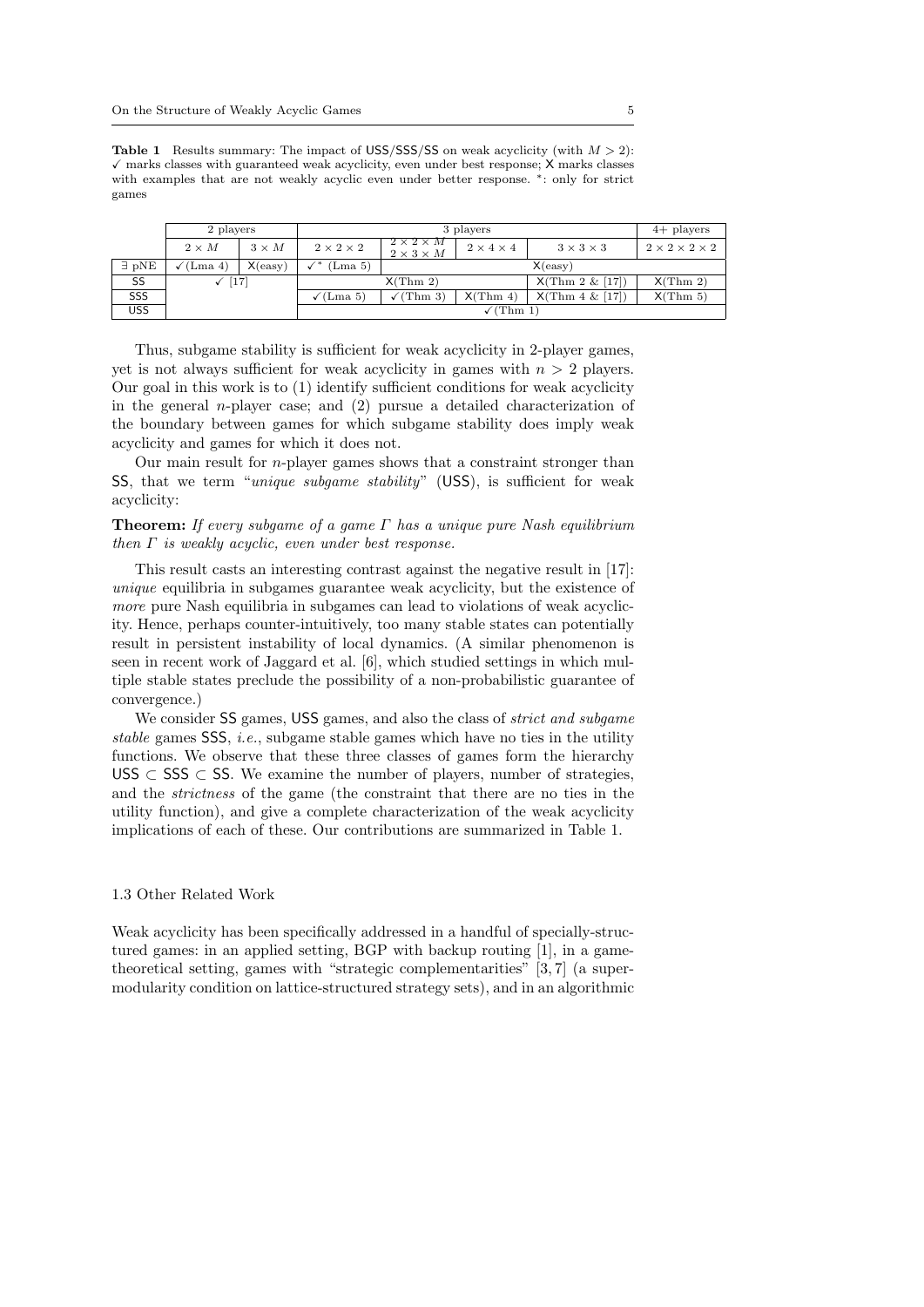setting, in several kinds of succinct games [12]. Milchtaich [11] studied Rosenthal's congestion games [16] and proved that, in interesting cases, such games are weakly acyclic even if the payoff functions (utilities) are not universal but player-specific. Marden et al. [9] formulated the cooperative-control-theoretic consensus problem as a potential game (implying that it is weakly acyclic); they also defined and investigated a time-varying version of weak acyclicity.

## 1.4 Outline of Paper

In the following, we recall the relevant concepts and definitions in Sect. 2, present our sufficient condition for weak acyclicity in Sect. 3, and our characterization of weak acyclicity implications in Sect. 4.

## 2 Weakly acyclic games and subgame stability

We use standard game-theoretic notation. Let  $\Gamma$  be a normal-form game with *n* players  $1, \ldots, n$ . We denote by  $S_i$  be the *strategy space* of the *i*<sup>th</sup> player. Let  $S = S_1 \times \ldots \times S_n$ , and let  $S_{-i} = S_1 \times \ldots \times S_{i-1} \times S_{i+1} \times \ldots \times S_n$  be the cartesian product of all strategy spaces but  $S_i$ . Each player i has a utility function  $u_i$  that specifies is payoff in every strategy-profile of the players. For each strategy  $s_i \in S_i$ , and every  $(n-1)$ -tuple of strategies  $s_{-i} \in S_{-i}$ , we denote by  $u_i(s_i, s_{-i})$  the utility of the strategy profile in which player i plays  $s_i$  and all other players play their strategies in  $s_{-i}$ . We will make use of the following definitions.

**Definition 1** (better-response strategies) A strategy  $s_i' \in S_i$  is a betterresponse of player i to a strategy profile  $(s_i, s_{-i})$  if  $u_i(s'_i, s_{-i}) > u_i(s_i, s_{-i})$ .

**Definition 2** (best-response strategies) A strategy  $s_i \in S_i$  is a best response of player i to a strategy profile  $s_{-i} \in S_{-i}$  of the other players if  $s_i \in \text{argmax}_{s_i' \in S_i} u_i(s_i', s_{-i})$ 

**Definition 3 (pure Nash equilibria)** A strategy profile  $s$  is a pure Nash equilibrium if, for every player i,  $s_i$  is a best response of i to  $s_{-i}$ 

Definition 4 (better- and best-response improvement paths) A betterresponse (best-response) improvement path in a game  $\Gamma$  is a sequence of strategy profiles  $s^1, \ldots, s^k$  such that for every  $j \in [k-1]$  (1)  $s^j$  and  $s^{j+1}$  only differ in the strategy of a single player i and (2) i's strategy in  $s^{j+1}$  is a better response to  $s^j$  (best response to  $s^j_{-i}$  and  $u_i(s_i^{j+1}, s_{-i}^j) > u_i(s_i^j, s_{-i}^j)$ ). The better-response dynamics (best-response dynamics) graph for  $\Gamma$  is the graph on the strategy profiles in  $\Gamma$  whose edges are the better-response (best-response) improvement paths of length 1.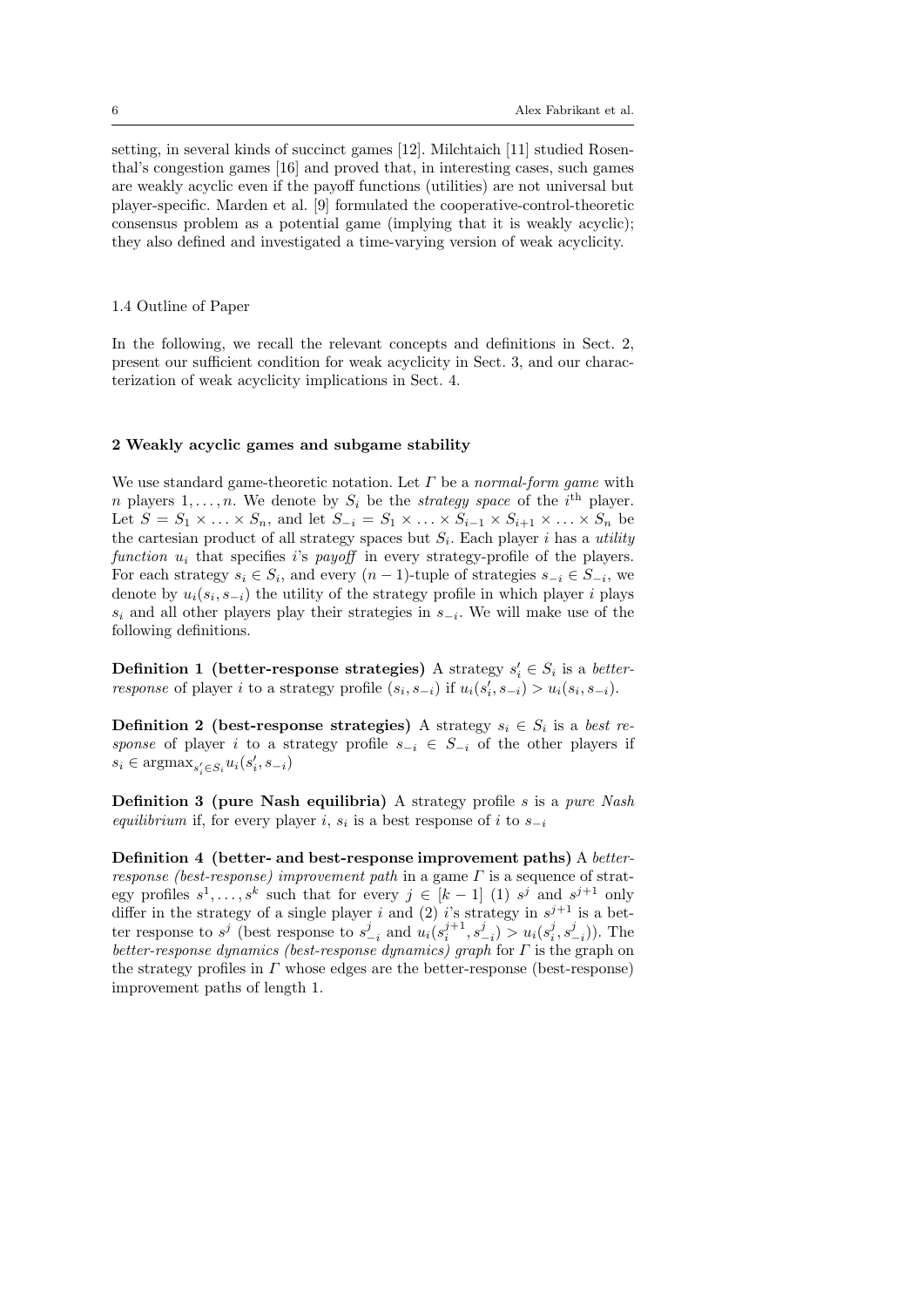We will use  $\Delta R_{\Gamma}(s)$  and  $BR_{\Gamma}(s)$  to denote the set of all states reachable by, respectively, better and best responses when starting from s in Γ.

We are now ready to define weakly acyclic games [18]. Informally, a game is weakly acyclic if a pure Nash equilibrium can be reached from any initial strategy profile via a better-response improvement path.

**Definition 5 (weakly acyclic games)** A game  $\Gamma$  is weakly acyclic if, from every strategy profile s, there is a better-response improvement path  $s^1 \dots, s^k$ such that  $s^1 = s$ , and  $s^k$  is a pure Nash equilibrium in  $\Gamma$ . (I.e., for each s, there's a pure Nash equilibrium in  $\Delta R_{\Gamma}(s)$ .)

We also coin a parallel definition based on best-response dynamics.

Definition 6 (weak acyclicity under best response) A game  $\Gamma$  is weakly acyclic under best response if, from every strategy profile s, there is a bestresponse improvement path  $s^1 \dots, s^k$  such that  $s^1 = s$  and  $s^k$  is a pure Nash equilibrium in  $\Gamma$ . (I.e., for each s, there's a pure Nash equilibrium in  $BR_{\Gamma}(s)$ .)

Weak acyclicity of either kind is equivalent to requiring that, under the respective dynamics, the game has no "non-trivial" sink equilibria [2, 4], i.e., sink equilibria containing more than one strategy profile. Conventionally, sink equilibria are defined with respect to best-response dynamics, but the original definition by Goemans et al. [4] takes into account better-response dynamics as well.

The following follows easily from definitions:

Claim If a game is weakly acyclic under best response then it is weakly acyclic.

*Proof* If  $\Gamma$  is weakly acyclic under best response, the paths to equilibrium from each edge will still be there if we augment the state space with additional better-response transitions. On the other hand, the game in Figure 3, mentioned in, e.g., [10], is weakly acyclic, but it is not weakly acyclic under best response.

|   | H       |      |      |
|---|---------|------|------|
| Η | 2,0     |      | 0,0  |
| T | $0, 2-$ | 2,0  | 0, 0 |
|   | 0,0     | 1,0: | 3,3  |

Fig. 3 Matching pennies with a "better-response" escape route (dashed arrows), but a best response persistent cycle (solid arrows) [10].

Curiously, all of our results apply both to weak acyclicity in its conventional better-response sense and to weak acyclicity under best response. Thus, unlike weak acyclicity itself, the conditions presented in this paper are "agnostic" to the better-/best-response distinction (like the notion of pure Nash equilibria itself).

We now present the notion of subgame stability.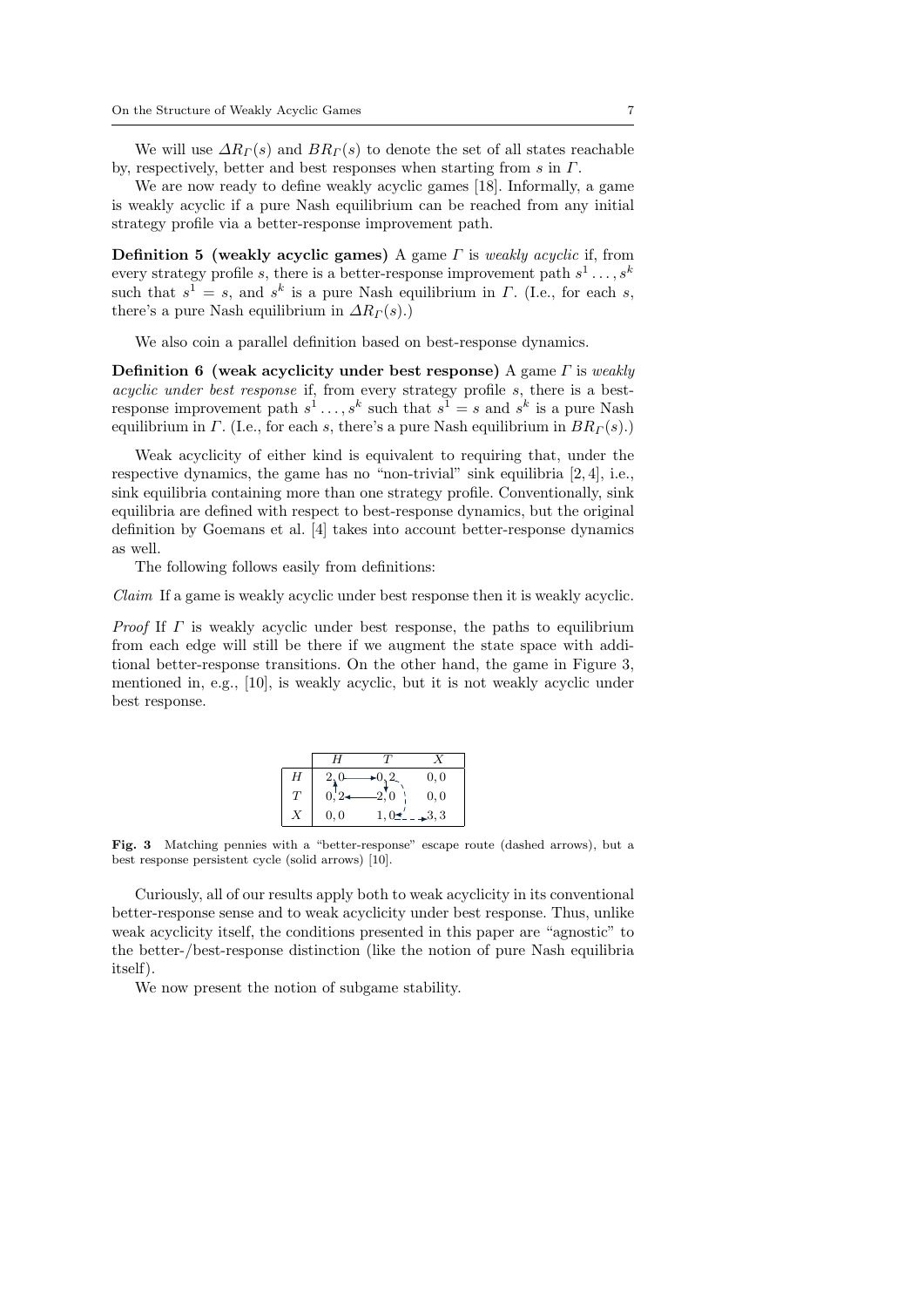**Definition 7** (subgames) A subgame of a game  $\Gamma$  is a game  $\Gamma'$  obtained from  $\Gamma$  via the removal of players' strategies.

Definition 8 (subgame stability) Subgame stability is said to hold for a game  $\Gamma$  if every subgame of  $\Gamma$  has a pure Nash equilibrium. We use SS to denote the class of subgame stable games.

Definition 9 (unique subgame stability) Unique subgame stability is said to hold for a game  $\Gamma$  if every subgame of  $\Gamma$  has a unique pure Nash equilibrium. We use USS to denote the class of such games.

We will also consider games in which no player has two or more equally good responses to any fixed set of strategies played by the other players. Following, e.g., [15], we define strict games as follows.

**Definition 10 (strict game)** A game  $\Gamma$  is *strict* if, for any two distinct strategy profiles  $s = (s_1, \ldots, s_n)$  and  $s' = (s'_1, \ldots, s'_n)$  such that there is some  $j \in [n]$  for which  $s' = (s'_j, s_{-j})$  (i.e., s and s' differ only in j's strategy), then  $u_j(s) \neq u_j(s')$ .

Definition 11 (SSS) We use SSS to denote the class of games that are both strict and subgame stable.

It's easy to connect unique subgame stability and strictness. To do so, we use the next definition, which will also play a role in our main proofs.

Definition 12 (subgame spanned by profiles) For game  $\Gamma$  with n players and profiles  $s^1, \ldots, s^k$  in  $\Gamma$ , the *subgame spanned by*  $s^1, \ldots, s^k$  is the subgame  $\Gamma'$  of  $\Gamma$  in which the strategy space for player i is  $S_i' = \{s_i^j | 1 \leq j \leq k\}.$ 

*Claim* The categories USS, SSS, and SS form a hierarchy: USS  $\subset$  SSS  $\subset$  SS

*Proof* SSS  $\subset$  SS by definition. To see that USS  $\subset$  SSS observe the following. If a game is not strict, there are  $s_j, s'_j \in S_j$  and  $s_{-j}$  such that  $u_j(s_j, s_{-j}) =$  $u_j(s'_j, s_{-j})$ . Both strategy profiles in the subgame spanned by  $(s_j, s_{-j})$  and  $(s'_{j}, s_{-j})$  are pure Nash equilibria, violating unique subgame stability.

#### 3 Sufficient condition for weak acyclicity with  $n$  players

When is weak acyclicity guaranteed in *n*-player games for  $n \geq 3$ ? We prove that the existence of a unique pure Nash equilibrium in every subgame implies weak acyclicity. We note that this is not true when subgames can contain multiple pure Nash equilibria [17]. Thus, while at first glance, introducing extra equilibria might seem like it would make it harder to get "stuck" in a nontrivial component of the state space with no "escape path" to an equilibrium, this intuition is false; allowing extra pure Nash equilibria in subgames actually enables the existence of non-trivial sinks.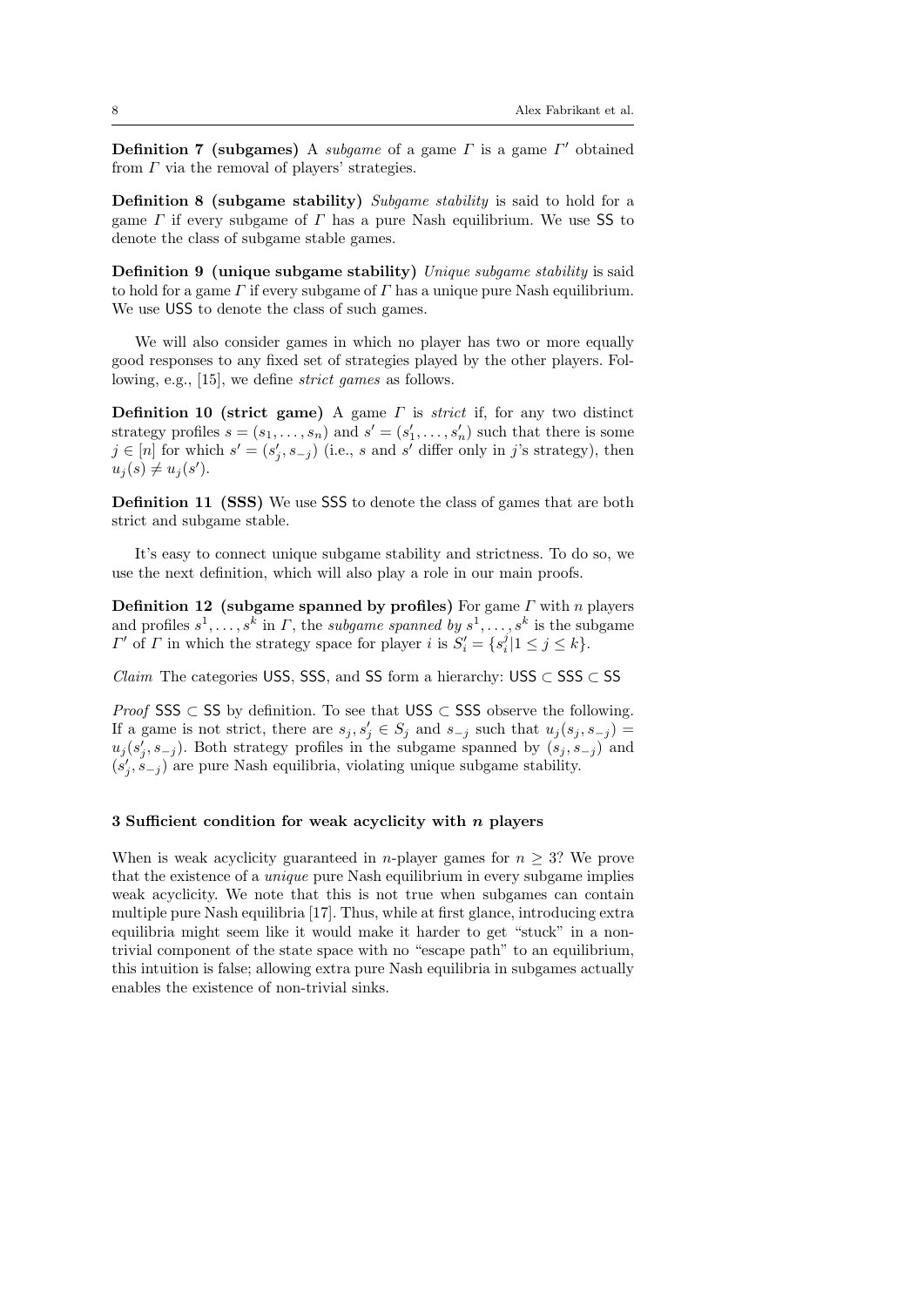**Theorem 1** Every game  $\Gamma$  that has a unique pure Nash equilibrium in every subgame  $\Gamma' \subseteq \Gamma$  is weakly acyclic under best-response (as are all of its subgames).

The proof of this theorem uses the following technical lemma:

**Lemma 1** If s is a strategy profile in  $\Gamma$ , and  $\Gamma'$  is the subgame of  $\Gamma$  spanned by  $BR<sub>\Gamma</sub>(s)$ , then any best-response improvement path  $s, s<sup>1</sup>, \ldots, s<sup>k</sup>$  in  $\Gamma'$  that starts at s is also a best-response improvement path in Γ.

Proof We proceed by induction on the length of the path. The base case is tautological. Inductively, assume  $s, \ldots, s_i$  is a best-response improvement path in Γ. The strategy  $s^{i+1}$  is a best response to  $s^i$  in Γ' by some player j. This guarantees that  $s^i$  is not a best response by j to  $s^i_{-j}$  in  $\Gamma'$ , let alone in  $\Gamma$ , so  $\Gamma' \supseteq BR_\Gamma(s) \supseteq BR_\Gamma(s^i)$  must contain a best-response  $\hat{s}^i_j$  to  $s^i_{-j}$  in  $\Gamma$ , and because  $s_j^{i+1}$  is a best-response in  $\Gamma'$ , we are guaranteed that  $u_j(\hat{s}_j^i, s_{-j}^i)$  $u_j(s^{i+1})$ , so  $s^{i+1}$  must be a best-response in  $\Gamma$ .

We may now prove Theorem 1.

*Proof (of Theorem 1)* To prove Theorem 1, assume that  $\Gamma$  is a game satisfying the hypotheses of the theorem, and for a subgame  $\Delta \subseteq \Gamma$ , denote by  $s_{\Delta}$ the unique pure Nash equilibrium in  $\Delta$ . We will proceed by induction up the semilattice of subgames of  $\Gamma$ . The base cases are trivial: any  $1 \times \cdots \times 1$  subgame is weakly acyclic for lack of any transitions. Suppose that for some subgame  $\Gamma'$  of game Γ we know that every strict subgame  $\Gamma'' \subsetneq \Gamma'$  is weakly acyclic.

Suppose that  $\Gamma'$  is not weakly acyclic: it has a state s from which its unique pure Nash equilibrium  $s_{\Gamma'}$  cannot be reached by best responses. Let  $\Gamma''$  be the game spanned by  $BR(s)$ . Consider the cases of (i)  $s_{\Gamma'} \in \Gamma''$  and (ii)  $s_{\Gamma'} \notin \Gamma''$ :

Case (i):  $s_{\Gamma'} \in \Gamma''$ . This requires that, for an arbitrary player j with more than 1 strategy in  $\Gamma'$ , there be a best-response improvement path from s to some profile  $\hat{s}$  where j plays the same strategy as it does in  $s_{\Gamma}$ . Take one such j, and let  $\Gamma^j$  be the subgame of  $\Gamma'$  where j is restricted to playing  $\hat{s}_j$  only. Because  $s_{\Gamma'}$  is in  $\Gamma^j$ , the inductive hypothesis guarantees a bestresponse improvement path in  $\Gamma^j$  from  $\hat{s}$  to  $s_{\Gamma'}$ . By construction, that path must only involve best responses by players other than  $j$ , who have the same strategy options in  $\Gamma^j$  as they did in  $\Gamma'$ , so that path is also a best-response improvement path in  $\Gamma'$ , assuring a best-response improvement path in  $\Gamma'$ from s to  $s_{\Gamma'}$  via  $\hat{s}$ .

Case (ii):  $s_{\Gamma'} \notin \Gamma''$ . Then,  $\Gamma''$ 's unique pure equilibrium  $s_{\Gamma''}$  must be distinct from  $s_{\Gamma'}$ . Because  $s_{\Gamma'}$  is the only pure equilibrium in  $\Gamma'$ ,  $s_{\Gamma''}$  must have an outgoing best-response edge to some profile  $\hat{s}$  in  $\Gamma'$ . But the inductive hypothesis ensures that  $s_{\Gamma''} \in BR_{\Gamma''}(s)$ ; by Lemma 1,  $s_{\Gamma''} \in BR_{\Gamma'}(s)$ , which then ensures that  $\hat{s}$  must also be in  $BR_{\Gamma'}(s)$ , and hence in  $\Gamma''$ , so  $s_{\Gamma''}$  isn't an equilibrium in  $\Gamma''$ .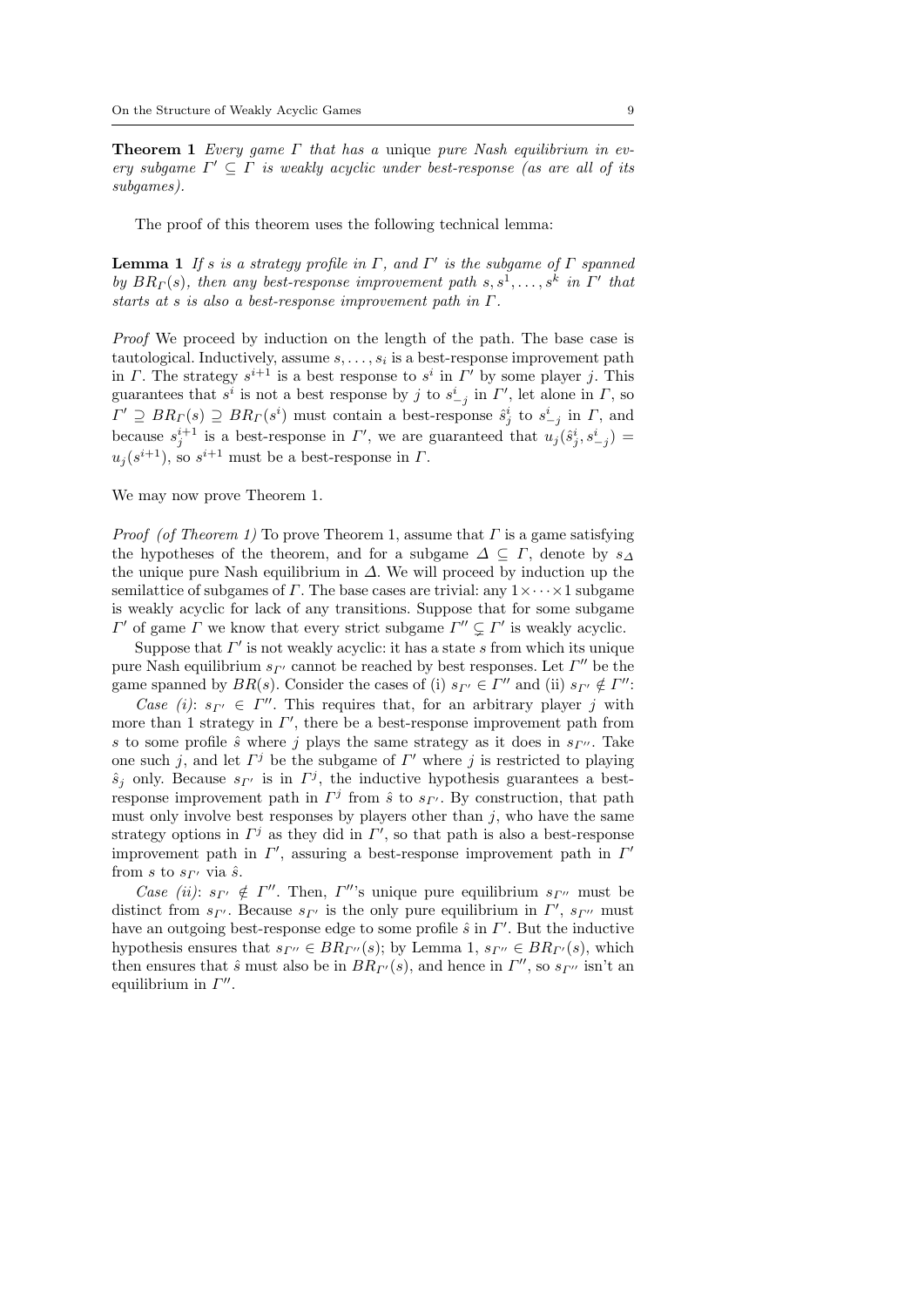# 4 Characterizing the implications of subgame stability

Yamamori and Takahashi [17] established that in 2-player games, subgame stability implies weak acyclicity, even under best response, yet this is not true in 3x3x3 games. We now present a complete characterization of when subgame stability is sufficient for weak acyclicity, as a function of game size and strictness. Our next result shows that the two-player theorem of [17] is maximal:

Theorem 2 Subgame stability is not sufficient for weak acyclicity even in non-strict  $2 \times 2 \times 2$  games.

*Proof* The non-strict  $2 \times 2 \times 2$  game in Fig. 4 satisfies subgame stability but is not weakly acyclic—the states other than  $(a_0, b_0, c_0)$  and  $(a_1, b_1, c_1)$  form a non-trivial sink.

|                | $c_0$          | C1              |  |  |
|----------------|----------------|-----------------|--|--|
|                | oη             | OΩ              |  |  |
| $a_0$          | $2,2,2$ 1,2,2  | $2,1,2$ $2,2,1$ |  |  |
| a <sub>1</sub> | 2.1.2<br>2.2.1 | $1,2,2$ 0,0,0   |  |  |

Fig. 4 A non-strict  $2 \times 2 \times 2$  subgame-stable game with a non-trivial sink

However, if we require the games to be strict, subgame stability turns out to be somewhat useful in 3-player games:

**Theorem 3** In any strict  $2 \times 2 \times M$  or  $2 \times 3 \times M$  game, subgame stability implies weak acyclicity, even under best response.

We will first need a couple of technical lemmas:

Lemma 2 In strict games, neither a pure Nash equilibrium nor strategy profiles differing from it in only one player's action can be part of a non-trivial sink of the best-response dynamics.

Proof A pure Nash equilibrium always forms a 1-node sink. If the game is strict, profiles differing by one player's action have to give that one player a strictly lower payoff, requiring a best-response transition to the equilibrium's sink. Any node connected to either cannot be in a sink.

Lemma 3 The profiles of a game that constitute a non-trivial sink of the bestresponse dynamics cannot be all contained within a subgame that is weakly acyclic under best-response.

*Proof* Consider such a non-trivial sink of game  $\Gamma$  contained in such a subgame  $\Gamma'$ . Take a profile s in the sink, and consider the path  $P = \{s = s^0, s^1, \ldots, s^k\}$ of  $\Gamma'$  best responses that leads to  $s^k$ , an equilibrium of  $\Gamma'$ . This path is guaranteed to exist because  $\Gamma'$  is weakly acyclic under best response. Consider the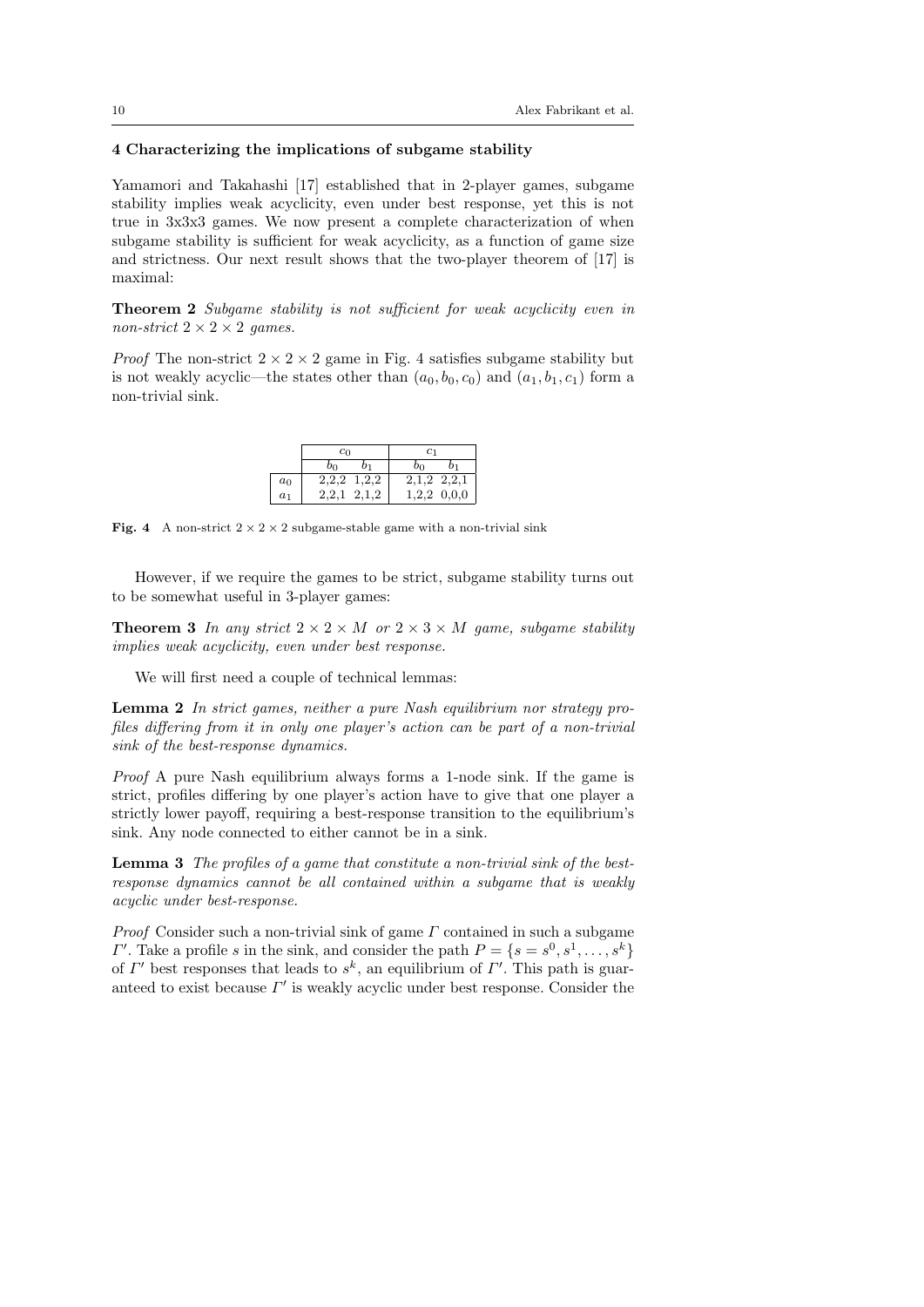last profile in  $P$ ,  $s^a$ , such that all profiles on  $P$  between  $s$  and  $s^a$  are in the sink.

If  $s^a = s^k$  (i.e., if P is entirely in the sink), there has to be a best response transition in  $\Gamma$  from  $s^k$  to some  $s'$ , because  $s^k$  cannot be an equilibrium of  $\Gamma$ and be in a non-trivial sink. If s' were in  $\Gamma'$ , the transition from  $s^k$  to s' would have been a best response in  $\Gamma'$ , too, contradicting  $s^k$  being an equilibrium of  $\Gamma'$ —thus, s' is not in  $\Gamma'$ , but is in the sink.

If  $s^a \neq s^k$ , the transition from  $s^a$  to  $s^{a+1}$ , by some player *i*, is a best response in  $\Gamma'$ , but not in  $\Gamma$ . So  $s_i^a$  is not i's best response to  $s_{-i}^a$ , and thus there is a best response by i from  $s^a$  to some  $s'$  in  $\Gamma$ . Because  $s^a$  to  $s^{a+1}$  is not a best response transition by in  $\Gamma$ ,  $u_i(s') > u_i(s^{a+1})$ , and because  $s^{a+1}$  is a best response in  $\Gamma'$ , s' must not be in  $\Gamma'$ —but because s<sup>a</sup> is in the sink, so is  $s' \notin \Gamma'$ .

We now start with the corner cases of 3-player,  $2 \times 2 \times 2$  games, and 2player,  $2 \times m$  games, where weak acyclicity requires even less than subgame stability. The former result forms the base case for Theorem 3, and both might also be of independent interest.

**Lemma 4** In any  $2 \times m$  game, if there is a pure Nash equilibrium, then the game is weakly acyclic, even under best response.

*Proof* In general  $2 \times m$  games with pure Nash equilibrium  $(s^*, t^*)$ , a non-trivial best-response sink cannot consist of moves by just one player. Thus, the first player will play both of his strategies somewhere in such a sink, including  $s^*$ , so there is some  $(s^*, t')$  state in the sink. If t' is not a best response to  $s^*$ , there would be a best-response transition to the equilibrium  $(s^*, t^*)$ , which couldn't happen in a sink. If  $t'$  is a best response to  $s^*$ , and  $s^*$  is a best response to  $t'$ , then  $(s^*, t')$  is a Nash equilibrium, which couldn't happen in a sink. Lastly, if  $t'$  is a best response to  $s^*$ , but  $s^*$  is not a best response to  $t'$ , there has to be some inbound best-response transition into  $(s^*, t')$  from another profile in the sink, and that transition then has to involve a move by player 2, from some other state  $(s^*, t'')$ , guaranteeing that  $t''$  is not a best response to  $s^*$ . Because  $t^*$  has to also be a best response to  $s^*$ , there is then a best response transition from  $(s^*, t'')$  to the equilibrium  $(s^*, t^*)$ , concluding the proof.

**Lemma 5** In any strict  $2 \times 2 \times 2$  game, if there is a pure Nash equilibrium, the game is weakly acyclic, even under best response.

*Proof* In strict  $2 \times 2 \times 2$  games, Lemma 2 leaves 4 other strategy profiles, with the possible best-response transitions forming a star in the underlying undirected graph. Because best-response links are antisymmetric  $(s \rightarrow s'$  and  $s' \rightarrow s$  cannot both be best-response moves if they differ only in a single player's action), there can be no cycle among those 4 profiles, and thus no non-trivial sink components.

*Proof (of Theorem 3)* We treat the  $2 \times 2 \times M$  and  $2 \times 3 \times M$  cases separately.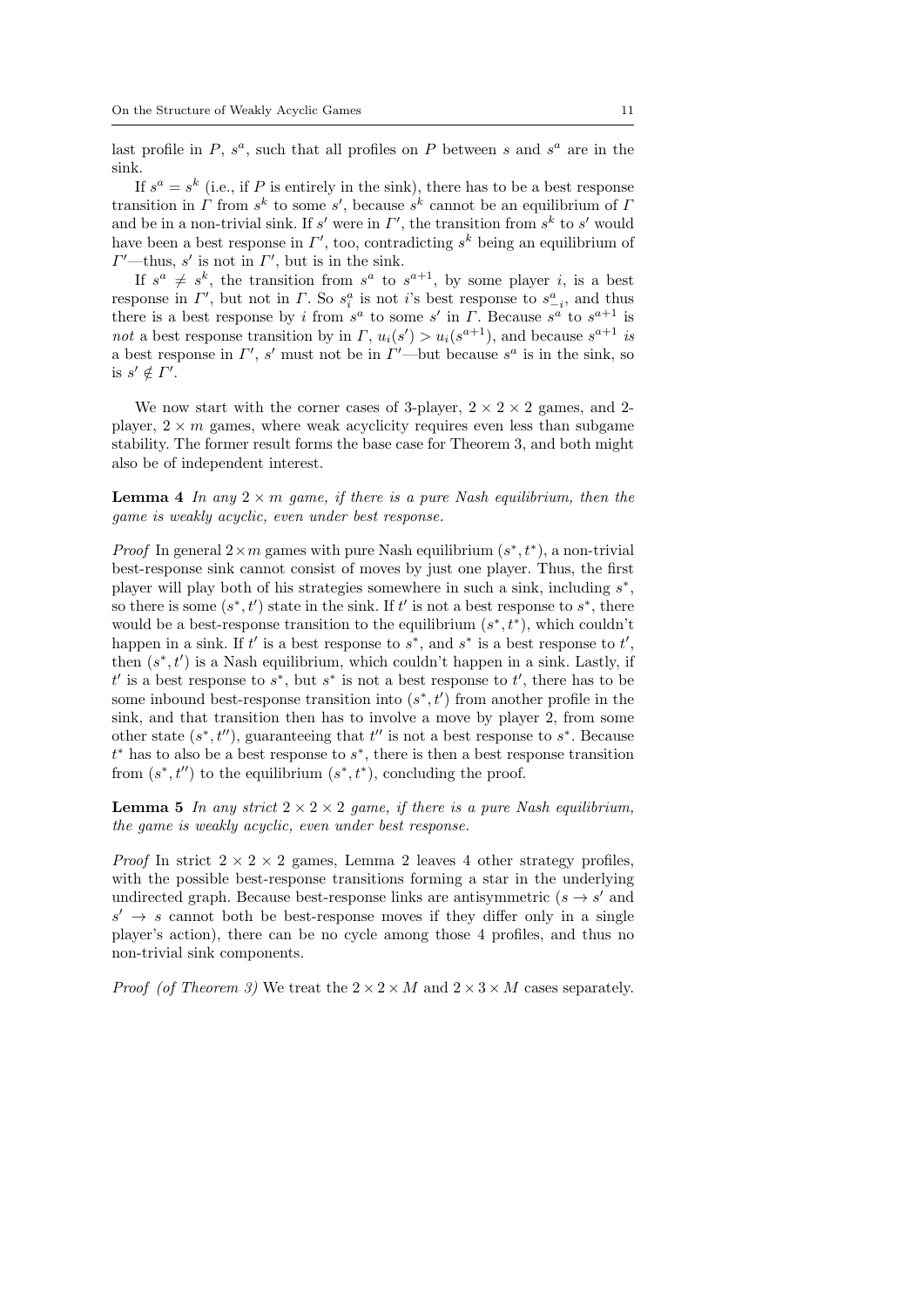**The**  $2 \times 2 \times M$  case: With Lemma 5 as the base case, assume, inductively, that the  $2 \times 2 \times M$  claim holds for all values of M through some  $M'-1$ , and suppose some  $2 \times 2 \times M'$  game  $\Gamma$ , with strategy sets  $\{a_{0,1}\}\$  (i.e., the set containing the strategies  $a_0$  and  $a_1$ ,  $\{b_{0,1}\}\$ , and  $\{c_{0,\dots,M'-1}\}\$ , has a non-trivial best-response sink X. Without loss of generality, let  $(a_0, b_0, c_0)$  be an equilibrium of  $\Gamma$ .

Lemma 3 guarantees that X is not contained in the subgame  $\Gamma_{-c_0}$ , where only strategy  $c_0$  is removed, leaving a strict, subgame stable  $2 \times 2 \times M' - 1$ game, which is weakly acyclic under best response by the inductive hypothesis. But the only profile using  $c_0$  that is allowed to be in X after applying Lemma 2 is  $(a_1, b_1, c_0)$ , from which the same lemma guarantees that only player 3 can make a best-response transition in  $X$ . Thus, it can have no inbound bestresponse transitions by player 3, leaving no way for it to be reached from the rest of X, which can thus not be a sink.

The  $2 \times 3 \times M$  case: The  $2 \times 3 \times 2$  case is isomorphic to the above. With that as the base case, assume, inductively, that the  $2 \times 3 \times M$  claim holds for all values of M up to some  $M'-1$ , and suppose that a  $2 \times 3 \times M'$  game Γ, with strategy sets  ${a_{0,1}, {b_{0,1,2}},$  and  ${c_{0,...,M'-1}}$  has a non-trivial sink X. Without loss of generality, let  $(a_0, b_0, c_0)$  be a pure Nash equilibrium of  $\Gamma$ . The inductive hypothesis and Lemma 3 guarantee that  $X$  spans  $\Gamma$ , and, in particular, that it has at least one node of form  $(*,*,c_0)$ , and at least one of form  $(*, b_0, *)$ .

By Lemma 2, the  $(*,*,c_0)$  node has to be one of the two nodes  $(a_1,b_{1,2},c_0)$ , and that node cannot have an outbound best response by player 1. To be in a non-trivial sink, it has to have an inbound and an outbound best response, one of which is thus by player 3, and the other by player 2, ensuring that both of the two nodes  $(a_1, b_1, a_2, c_0)$  are in X. One of those will then be player 2's best response to  $(a_1, c_0)$ ; without loss of generality, let that one be  $(a_1, b_1, c_0)$ . Then, the only inbound best response to lead to  $(a_1, b_2, c_0)$  is by player 3, and player 3 has to have an outbound best response from  $(a_1, b_1, c_0)$  to some  $(a_1, b_1, c_x).$ 

From  $(a_1, b_1, c_x)$ , if there is an outbound best response by player 2, it cannot be to  $(a_1, b_2, c_x)$ : otherwise, the subgame with strategies  $\{a_1\}, \{b_1, b_2\}$ , and  ${c_{0,x}}$  is isomorphic to Matching Pennies. Player 2's best response would thus have to instead be to  $(a_1, b_0, c_x)$ . From there, player 1 cannot have an outbound best response by Lemma 2, thus requiring player 3 to have a best response to some  $(a_1, b_0, c_y)$ ; from there, too, player 1 cannot have a best response by Lemma 2, requiring a best response by player 2. But then, in the  $1 \times 3 \times M'$  subgame formed by removing strategy  $a_0$ , for each of player 2's strategies, player 3's best response is to a profile that has an outbound best response by player 2, which precludes an equilibrium.

Thus, from  $(a_1, b_1, c_x)$ , the sole possible outbound best response is by player 1, to  $(a_0, b_1, c_x)$ .

Consider now the  $2 \times 2 \times M'$  subgame  $\Gamma_{-b_0}$  formed by taking away strategy  $b_0$ , and let s<sup>\*</sup> be its pure Nash equilibrium. If s<sup>\*</sup> is of form  $(a_0, b_{1,2}, c_0)$ , that would require that it be player 1's best response in  $\Gamma$  to  $(b_{1,2}, c_0)$ , thus putting  $s^*$  in the sink, in violation of Lemma 2. The pure Nash equilibrium  $s^*$  also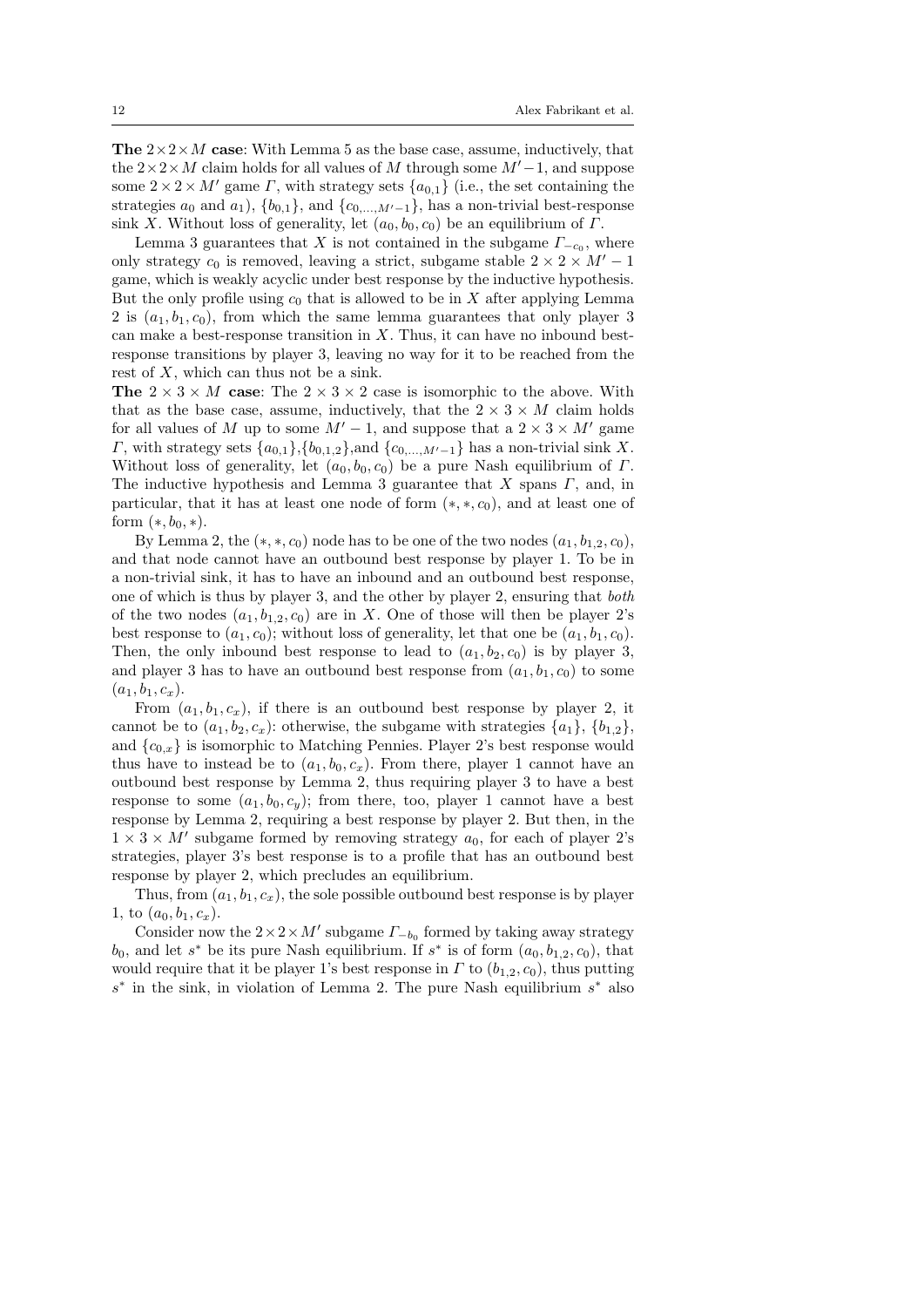cannot be of form  $(a_1, b_1, a_2, c_0)$ : otherwise, it is in the sink, and yet the only outbound best responses in  $\Gamma$  must be those not in  $\Gamma'$ , i.e., by player 2 to  $(a_1, b_0, c_0)$ , in violation of Lemma 2. Thus, s<sup>\*</sup> has player 3 playing a strategy other than  $c_0$ , which is its best response to one of  $(a_1, b_{1,2})$ . Player 3's best response to  $(a_1, b_2)$  is  $c_0$ , so that cannot be  $s^*$ . Player 3's best response to  $(a_1, b_1)$  is  $c_x$ , but there is an outbound best response by player 1 to  $(a_0, b_1, c_x)$ from there, which is within  $\Gamma_{-b_0}$ . Thus,  $s^* = (a_0, b_y, c_z)$ , for  $y \in \{1, 2\}$ .

Then,  $s^*$  again cannot be in  $X$ , because the sole outbound transition in  $\Gamma$  could only be to  $(a_0, b_0, \ast)$ , violating Lemma 2. Neither  $(a_1, b_v, c_z)$  nor any  $(a_0, b_n, *)$  profile can be in X, either, because their best-response transition to  $s^*$  in  $\Gamma'$  would also be a best response in  $\Gamma$ , putting  $s^*$  into X. If the one  $(a_0, b_v, c_z)$  profile with  $0 \neq v \neq y$  were in X, it has a best response to  $s^*$  in  $\Gamma'$ , so it has to have a best response by player 2 in  $\Gamma$ —but it cannot be to  $(a_0, b_0, c_z)$  by Lemma 2, and cannot be to  $s^*$  because  $s^*$  cannot be in X. Thus, much like in Lemma 2, no profile differing in at most one player's strategy from  $s^*$  can be in X, either.

We can now show that nodes  $(a_1, b_0, c_2)$  are both in X, by an argument symmetrical to that for  $(a_1, b_{1,2}, c_0)$ . The same argument will yield that either  $b_v$  or  $b_0$  is the best response to  $(a_1, c_z)$ , and that the other one of the two is a best response by player 3. We finish by analyzing the cartesian product of those two cases, and whether  $v \in \{1, 2\}$ :

**Case:**  $v = 1$ ,  $b<sub>v</sub>$  is best response. The above argument will require that the best response to  $(a_1, b_1)$  by player 3,  $c_x$ , be neither  $c_0$  nor  $c_z$ . If the outbound best response from  $(a_1, b_1, c_x)$  is by player 2, to  $b_0$  or  $b_2$ , then either  ${a_1}\times{b_{0,1}}\times{c_{z,x}}$  or  ${a_1}\times{b_{1,2}}\times{c_{0,x}}$ , respectively, form a subgame isomorphic to matching pennies. On the other hand, suppose the outbound best response from  $(a_1, b_1, c_x)$  is by player 1, to  $(a_0, b_1, c_x)$ . Since  $(a_0, b_0, *)$  nodes and  $(a_0, b_2, *)$  nodes may not be in X, the only outbound response from there is by player 3, to some  $c_w$ , from which the only outbound best response is by player 1 to  $(a_1, b_1, c_w)$ , creating a matching pennies subgame with strategies  ${a_{0,1}} \times {b_1} \times {c_{w,x}}.$ 

**Case:**  $v = 1$ ,  $b_0$  is best response. In this case,  $c_z$  has to be the best response to  $(a_1, b_1)$  by player 3, requiring that  $c_x = c_z$ , but it was established above that  $(a_1, b_1, c_x)$  cannot have an outbound best response by player 2.

**Case:**  $v = 2$ ,  $b_v$  is best response. An argument symmetric to the  $v = 1$ ,  $b = 0$  case will show that  $c_0$ , the requisite best response to  $(a_1, b_1)$  cannot have an outbound best response by player 2.

**Case:**  $v = 2$ ,  $b_0$  is best response. This gives a contradiction, because it would require both  $c_z$  and  $c_0$  to be the best response to  $(a_1, b_2)$ .

Thus, Γ cannot have a non-trivial best-response sink.

Theorem 3 is maximal. All bigger sizes of 3-player games admit subgamestable examples that are not weakly acyclic:

**Theorem 4** In non-degenerate<sup>4</sup> strict 3-player games, the existence of pure Nash equilibria in every subgame is insufficient to guarantee weak acyclicity,

<sup>4</sup> Each player has 2 or more strategies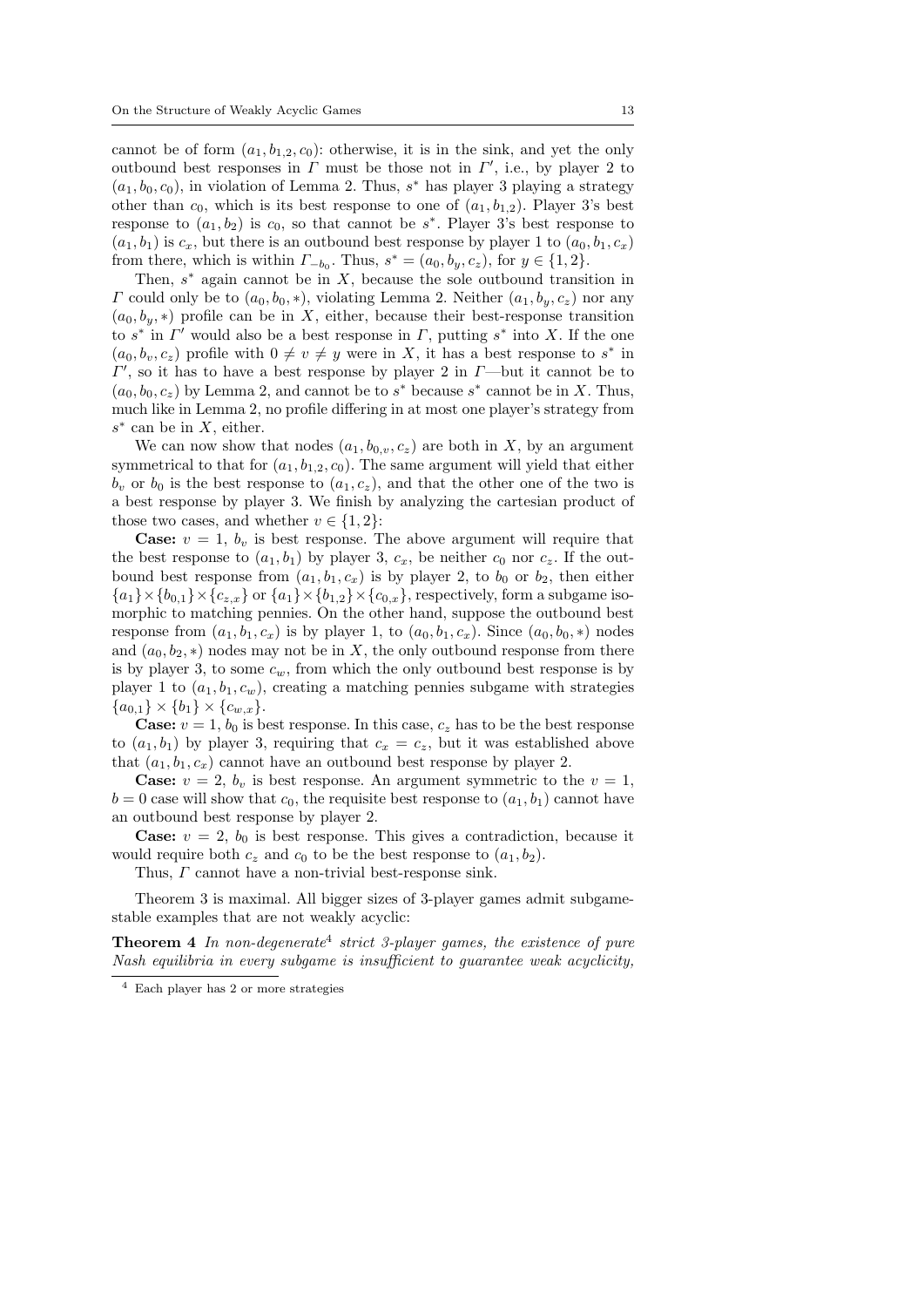for any game with at least 3 strategies for each player, and any game with at least 4 strategies for 2 of the players.

Proof The first half of the theorem follows directly from a specific example game in [17]. There, the strict 3-player,  $3 \times 3 \times 3$  game in question is used to demonstrate that SSS does not imply weak acyclicity under best response; that example also shows that SSS does not even imply weak acyclicity under better response. In Figure 5, we examine a  $3 \times 3 \times 3$  example that is very similar to the one in [17] and a  $2 \times 4 \times 4$  example that we use to establish the second half of the theorem.

|       | c∩      |         |                     | C1      |                     |         | $c_2$   |         |         |
|-------|---------|---------|---------------------|---------|---------------------|---------|---------|---------|---------|
|       | OΩ      |         |                     |         |                     |         |         | D1      | b       |
| $a_0$ | 0, 0, 0 | 5, 5, 4 | $5,4,5$ $-7,5,5$    | 4, 5, 5 |                     | 0, 2, 1 | 5, 5, 4 | 5,4,5   | 0, 2, 2 |
| $a_1$ | 5, 4, 5 |         |                     | 1,0,1   | $5, 5, 5$ $1, 2, 1$ |         | 1, 0, 2 | 1, 1, 2 | 1, 2, 2 |
| $a_2$ |         |         | $\widetilde{2,2,0}$ | 5,5,4   | 2, 1, 1             | 2, 2, 1 | 2, 0, 2 | 2, 1, 2 | 2, 2, 2 |
|       |         |         |                     |         |                     |         |         |         |         |

|       | $c_0$   |         |         |         |         |                |         |          |
|-------|---------|---------|---------|---------|---------|----------------|---------|----------|
|       | $v_0$   |         |         | O3.     | OΩ      | b <sub>1</sub> | $b_2$   | $_{o_3}$ |
| $a_0$ | 5, 5, 5 | 0, 1, 0 | 0, 2, 0 | 0, 3, 0 | 5, 5, 4 | 0, 1, 1        | 5, 4, 5 | 0, 3, 1  |
| $a_1$ | 1, 0, 0 | 1, 1, 0 | 5,5,4   | 5,4,5   | 1, 0, 1 | 1, 1, 1        | 4,5,5   | 1, 3, 1  |
| $a_2$ | 2,0,0   | 5, 4, 5 | 2, 2, 0 | 4,5,5   | 2, 0, 1 | 2, 1, 1        | 2, 2, 1 | 2, 3, 1  |
| $a_3$ | 5,4,5   | 4,5,5   | 3, 2, 0 | 3, 3, 0 | 3, 0, 1 | 3, 1, 1        | 3, 2, 1 | 5, 5, 5  |

Fig. 5 3-player strict subgame stable games that are not weakly acyclic, even under betterresponse dynamics

In each of these three player games, there is a pure Nash equilibrium in the full game,  $s^* = (a_1, b_1, c_1)$  in  $\Gamma_{3,3,3}$ , and  $s^* = (a_3, b_3, c_1)$  in  $\Gamma_{4,4,2}$ , with utility 5 for each of the players. In both, there is a cycle  $C$ , every profile in which differs from  $s^*$  in at least 2 players' strategies. Any profile  $(a_i, b_j, c_k)$ that's neither  $s^*$  nor in C yields utilities  $(i, j, k)$ . With utilities in C always in  $\{4, 5\}$ , there is never an incentive for anyone to unilaterally leave the cycle  $C$ , forming a "sheath" of low-utility states separating  $C$  from the rest of the game, particularly  $s^*$ . Thus C is a persistent cycle. By construction, the game is strict and at each state in  $C$  there is a unique player who has a better response to the current state.

Consider any subgame  $\Gamma'$  of either game. If  $\Gamma'$  contains  $s^*$ ,  $s^*$  is a pure Nash equilibrium of  $\Gamma'$  as well.

Suppose  $\Gamma'$  is not the full game. In the course of cycling through  $C$ , each strategy of each player is used at least once. Thus,  $\Gamma'$  cannot contain all of C. If it has at least some states of C, pick one state that is in  $\Gamma'$ , and follow the edges of C until you get to a state whose sole outbound better-response move has been "broken" by the better-response strategy being removed in  $\Gamma'$ . This process will terminate, because C is a simple cycle in  $\Gamma$  that had at least one node missing in  $\Gamma'$ . The sole player that had an incentive to move in that state in  $\Gamma$  now no longer has that option, and if he has any other strategy, the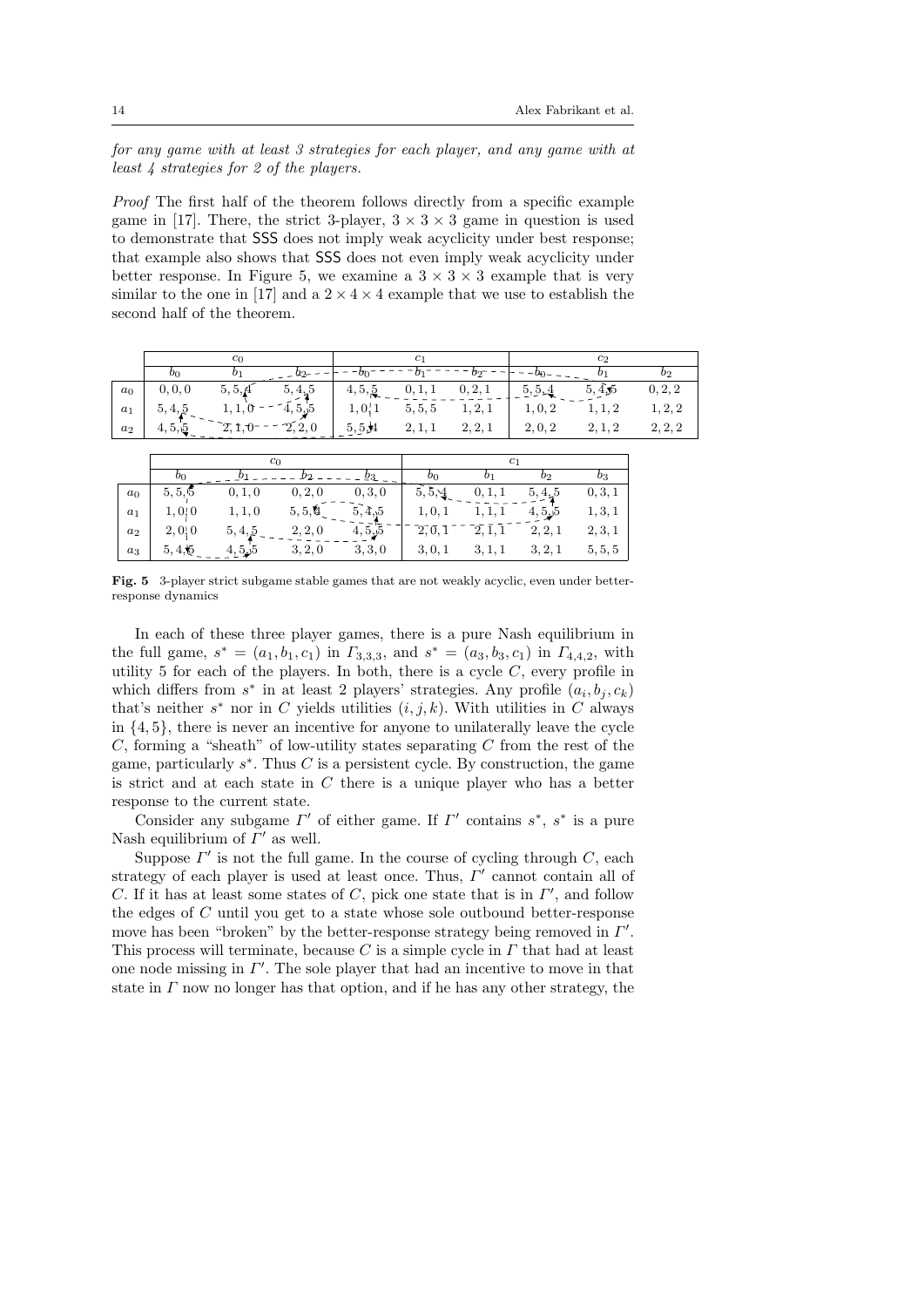resulting state cannot be in  $C$ , because  $C$  never uses more than 2 strategies of any player i in combination with any fixed  $s_{-i}$ . Thus, any other strategy is not an improvement for that player, either, and this new state is thus a pure Nash equilibrium in  $\Gamma'$ .

Lastly, if  $\Gamma'$  contains neither  $s^*$  nor any nodes of C, taking the highestindex strategy for each player yields a profile that has to be a pure Nash equilibrium, because the utilities of non-C, non-s<sup>\*</sup> profiles are just  $(i, j, k)$ .

Thus, every subgame is guaranteed to have a pure Nash equilibrium, and, due to  $C$ , both games are not weakly acyclic. The theorem holds for games with more strategies by padding the examples given above.

With 4 or more players, a more mechanistic approach produces analogous examples even with just 2 strategies per player:

**Theorem 5** In a strict n-player game for an arbitrary  $n \geq 4$ , the existence of pure Nash equilibria in every subgame is insufficient to guarantee weak acyclicity, even with only 2 strategies per player.

*Proof* For strategy profiles in  $\{0,1\}^n$ , using indices mod n, set the utilities to:

$$
\mathbf{u(s)} = \begin{cases} (4, \dots, 4) & \text{at } \mathbf{s} = (1, \dots, 1) \\ (3, \dots, 3, \underset{i+1 \text{th}}{2}, 3, \dots, 3) & \text{when } s_{i-1} = s_i = 1, s_{-(i-1,i)} = 0 \\ (3, \dots, 3, \underset{i+1 \text{th}}{2}, 3, \dots, 3) & \text{when } s_i = 1, s_{-i} = 0 \\ \mathbf{s} & \text{else (for the "sheath").} \end{cases}
$$

Similarly to Theorem 4, this plants a global pure Nash equilibrium at  $(1, \ldots, 1)$ , and creates a "fragile" better-response cycle. Here, the cycle alternates between profiles with edit distance  $n-1$  and  $n-2$  from the global pure Nash equilibrium. At every point of the cycle, the only non-sheath profiles 1 step away are its predecessor and successor on the cycle, so the cycle is persistent. Because each profile with edit distance  $n - 1$  from the equilibrium is covered, removing any player's 1 strategy breaks the cycle, thus guaranteeing a pure Nash equilibrium in every subgame by the same reasoning as above.

We note that the fixed-size examples that demonstrate the negative results above—in Theorems 2, 4, and 5—easily extend to games with extra strategies for some or all players, or with extra players, by "padding" the added part of the payoff table with negative, unique values that, for the added profiles, make payoffs independent of the other players, such as, e.g.,  $u_i(s) = -s_i$ . This preserves SS, SSS, and USS properties without changing weak acyclicity. Thus, this completes our classification of weak acyclicity under the three subgamebased properties, as shown in Table 1.

#### 5 Concluding remarks

The connection between weak acyclicity and unique subgame stability that we present is surprising, but not immediately practicable: in most succinct game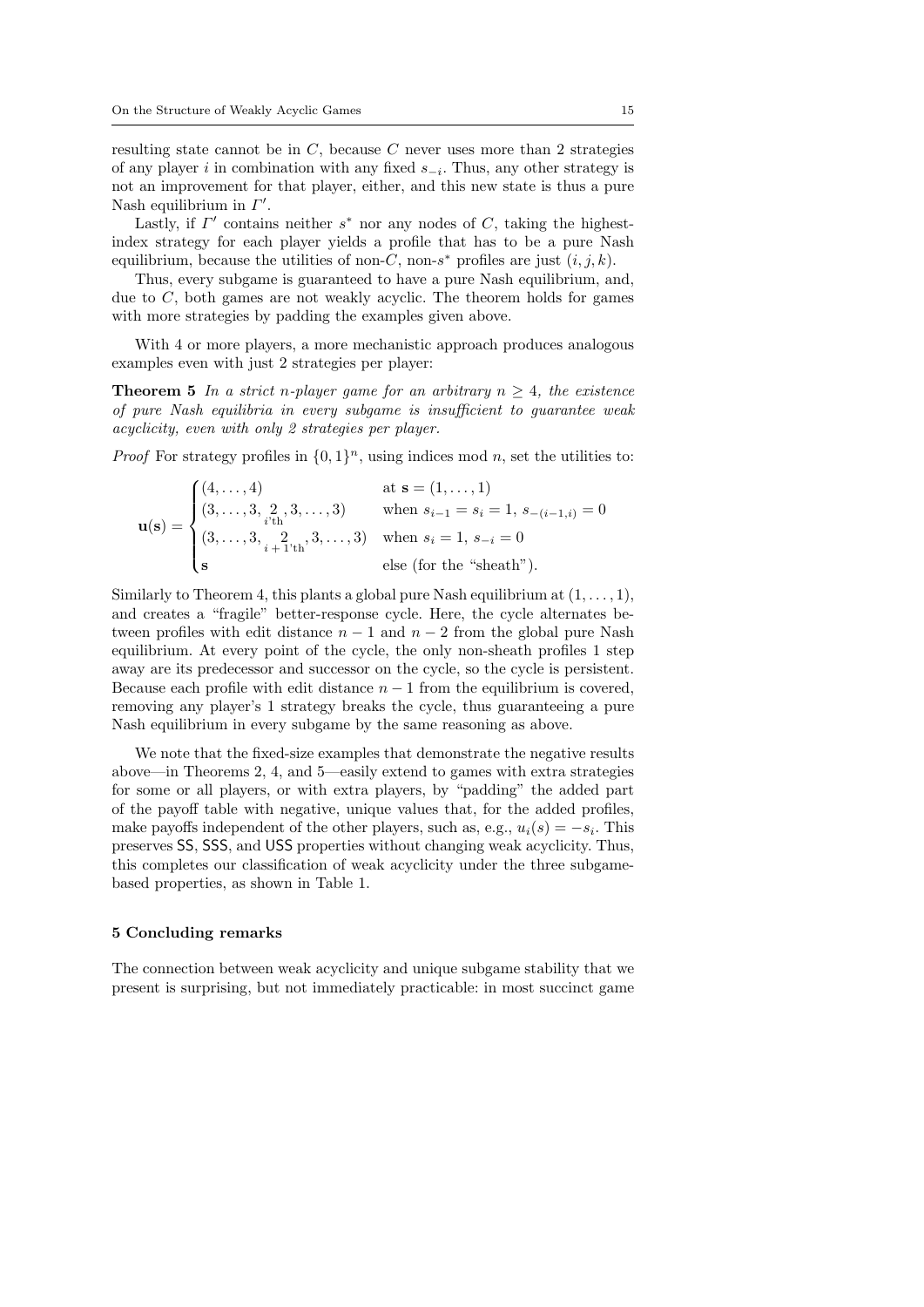representations, there is no reason to believe that checking unique subgame stability will be tractable in many general settings. In a complexity-theoretic sense, USS is closer to tractability than weak acyclicity: Any reasonable game representation will have some "reasonable" representation of subgames, i.e., one in which checking whether a state is a pure Nash equilibrium is tractable, which puts unique subgame stability in a substantially easier complexity class,  $\Pi_3P$ , than the class PSPACE for which weak acyclicity is complete in many games.

We leave open the important question of finding efficient algorithms for checking unique subgame stability, which may well be feasible in particular classes of games. Also open and relevant, of course, is the question of more broadly applicable and tractable conditions for weak acyclicity. In particular, there may well be other levels of the subgame stability hierarchy between SSS and USS that could give us weak acyclicity in broader classes of games.

#### References

- 1. Engelberg, R., Schapira, M.: Weakly-acyclic (internet) routing games. In: SAGT, pp. 290–301 (2011)
- 2. Fabrikant, A., Papadimitriou, C.H.: The complexity of game dynamics: BGP oscillations, sink equilibria, and beyond. In: Proceedings of ACM–SIAM SODA, pp. 844–853 (2008)
- 3. Friedman, J.W., Mezzetti, C.: Learning in games by random sampling. Journal of Economic Theory 98, 55–84 (2001)
- 4. Goemans, M., Mirrokni, V., Vetta, A.: Sink equilibria and convergence. In: Proceedings of IEEE FOCS, pp. 142–151 (2005)
- 5. Griffin, T.G., Shepherd, F.B., Wilfong, G.: The stable paths problem and interdomain routing. IEEE/ACM Trans. Netw. 10(2), 232–243 (2002)
- 6. Jaggard, A.D., Schapira, M., Wright, R.N.: Distributed computing with adaptive heuristics. In: The Second Symposium on Innovations in Computer Science, pp. 417–443 (2011)
- 7. Kukushkin, N.S., Takahashi, S., Yamamori, T.: Improvement dynamics in games with strategic complementarities. International Journal of Game Theory 33(2), 229–238 (2005)
- 8. Levin, H., Schapira, M., Zohar, A.: Interdomain routing and games. In: Proceedings of ACM STOC, pp. 57–66 (2008)
- 9. Marden, J., Arslan, G., Shamma, J.: Connections between cooperative control and potential games illustrated on the consensus problem. In: Proceedings of the European Control Conference (2007)
- 10. Marden, J.R., Young, H.P., Arslan, G., Shamma, J.S.: Payoff-based dynamics in multiplayer weakly acyclic games. SIAM Journal on Control and Optimization 48, 373–396 (2009)
- 11. Milchtaich, I.: Congestion games with player-specific payoff functions. Games and Economic Behavior 13, 111–124 (1996)
- 12. Mirrokni, V.S., Skopalik, A.: On the complexity of nash dynamics and sink equilibria. In: ACM Conference on Electronic Commerce, pp. 1–10 (2009)
- 13. Monderer, D., Shapley, L.S.: Potential games. Games and Economic Behavior 14, 124– 143 (1996)
- 14. Moulin, H.: Dominance solvable voting schemes. Econometrica 47, 1337–1351 (1979)
- 15. Nisan, N., Schapira, M., Zohar, A.: Asynchronous best-reply dynamics. In: Proceedings of the Workshop on Internet Economics, pp. 531–538 (2008)
- 16. Rosenthal, R.W.: A class of games possessing pure-strategy Nash equilibria. International Journal of Game Theory 2, 65–67 (1973)